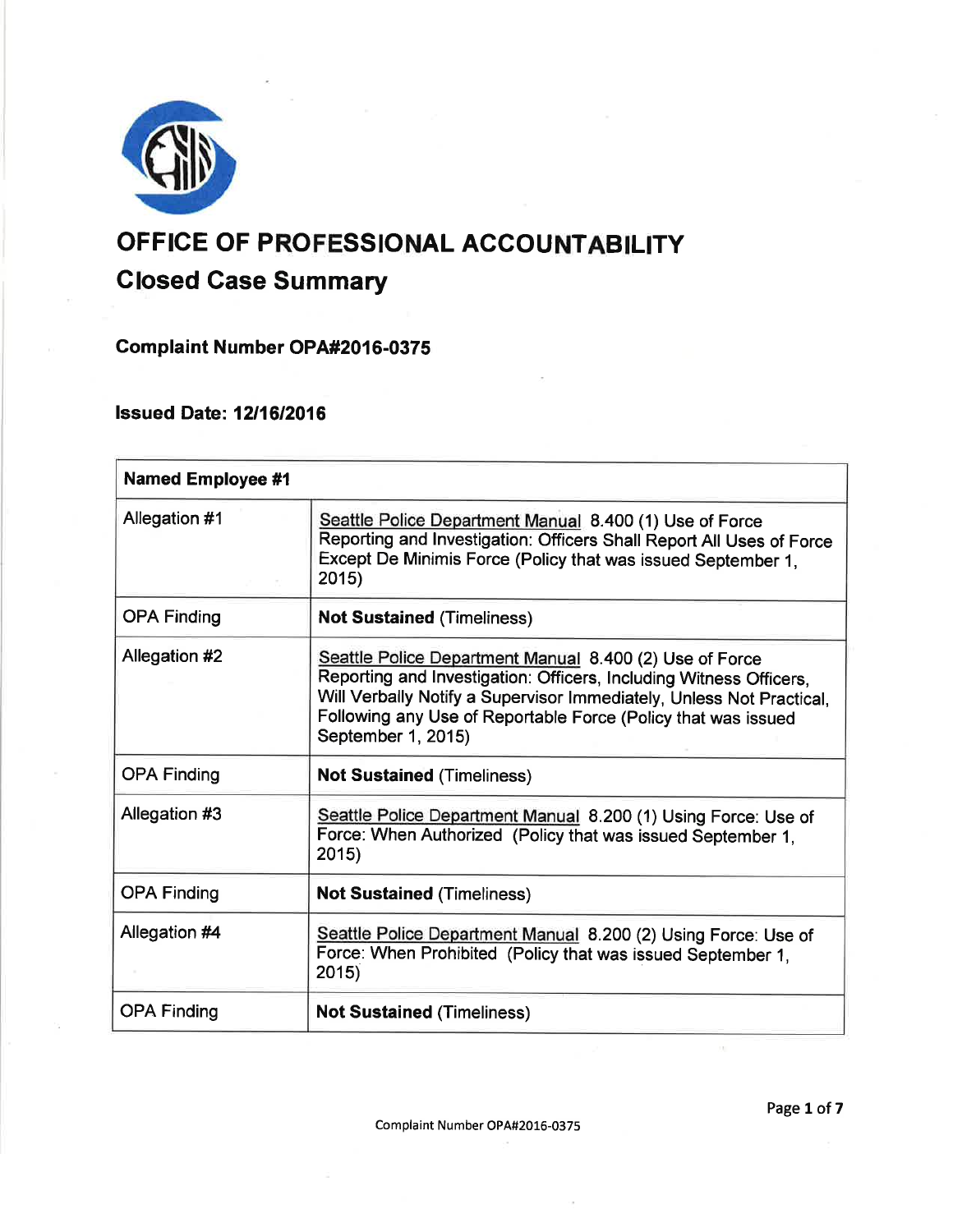| Allegation #5           | Seattle Police Department Manual 6.180 (2)(e) Searches-General:<br>There are Specific Exceptions to the Search Warrant Requirement /<br>Search Incident-to-Arrest / Custodial Search (Policy that was issued<br>January 1, 2015) |
|-------------------------|----------------------------------------------------------------------------------------------------------------------------------------------------------------------------------------------------------------------------------|
| <b>OPA Finding</b>      | <b>Not Sustained (Timeliness)</b>                                                                                                                                                                                                |
| Allegation #6           | Seattle Police Department Manual 16.090 (6) In Car Video System:<br>Employees Will Record Police Activity (Policy that was issued<br>February 1, 2015)                                                                           |
| <b>OPA Finding</b>      | <b>Not Sustained (Timeliness)</b>                                                                                                                                                                                                |
| Allegation #7           | Seattle Police Department Manual 16.090 (5) In Car Video System:<br>Employees Will Log in and Perform a System Check (Policy that<br>was issued February 1, 2015)                                                                |
| <b>OPA Finding</b>      | <b>Not Sustained (Timeliness)</b>                                                                                                                                                                                                |
| <b>Final Discipline</b> | N/A                                                                                                                                                                                                                              |

## INCIDENT SYNOPSIS

The Named Employee arrested a subject.

## **COMPLAINT**

The complainant alleged that the Named Employee used excessive force when arresting a man in crisis. Upon review of video, OPA added allegations of failure to record ln-Car Video (lCV), failure to report use-of-force, as well a failure to articulate in report need for search of complainant.

## **INVESTIGATION**

The OPA investigatión included the following actions

- 1. Review of the complaint memo
- 2. Review of ln-Car Videos (lCV) and logs
- 3. Review of private security video
- 4. Search for and review of all relevant records and other evidence
- 5. lnterview of complainant
- 6. lnterviews of SPD employees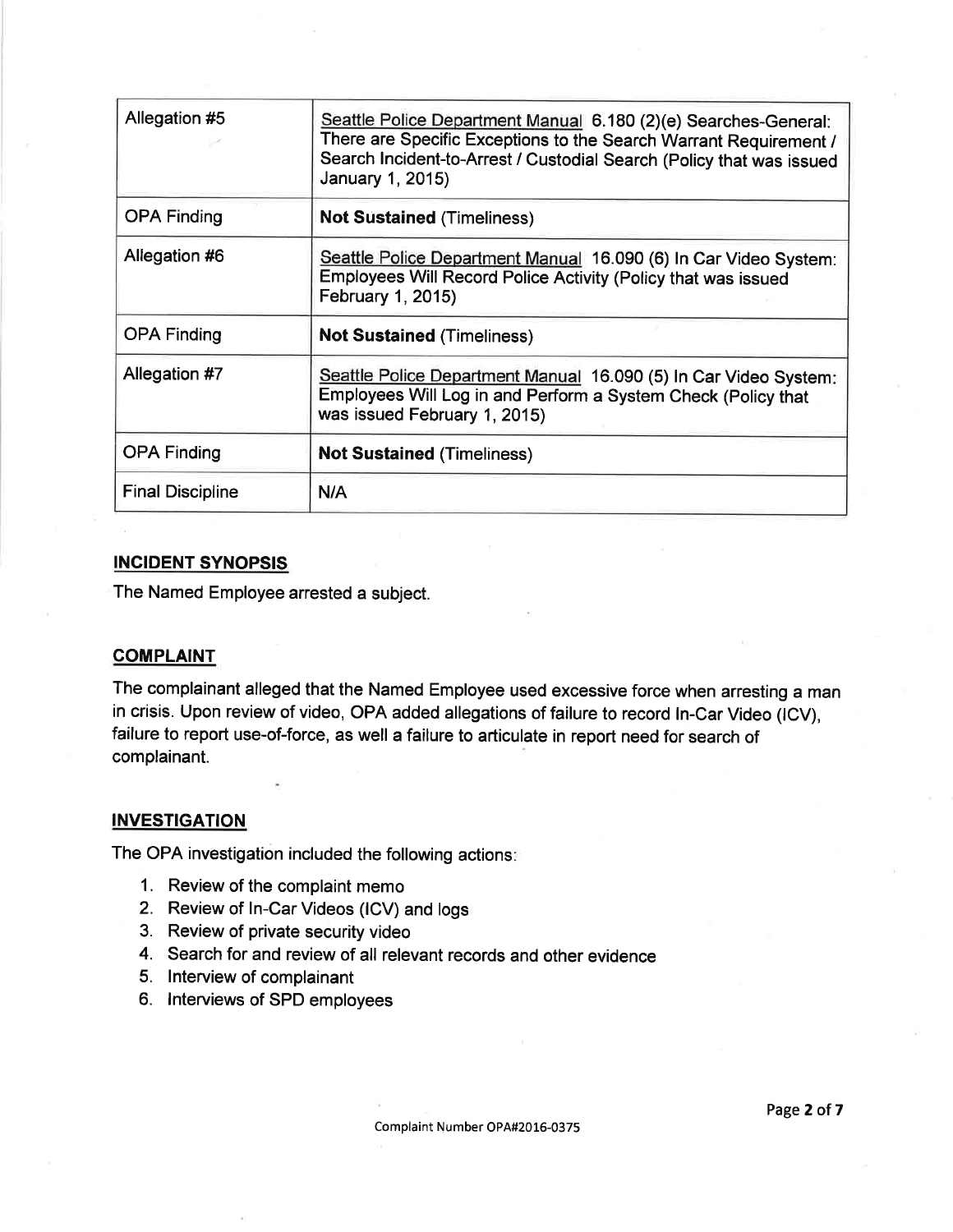## ANALYSIS AND CONCLUSION

The complainant alleged that the Named Employee used excessive force on a handcuffed subject. The complainant observed a male standing in the street yelling and screaming. The complainant said the Named Employee arrived and immediately placed the man in handcuffs. The complainant reported that the Named Employee grabbed the subject by the handcuffs and used the handcuffs to force him down to the ground. The complainant saw the male cry out in pain when this happened. The complainant also said that when the subject turned around to look at the Named Employee, the Named Employee dug her fingers into the subject's shoulder with such force he cried out in pain.

The Named Employee responded to a call of a man in crisis. This was the second time during her shift that she responded to handle a call involving the same subject. During her OPA interview, the Named Employee stated she was close to the callwhen it was dispatched and was the first officer to arrive on scene. When the Named Employee arrived she observed the subject and felt he was "even more upset" than when she had interacted with him a short time before. The Named Employee told OPA she felt she needed to move in right away without a cover officer because the subject posed a danger to the general public. She said the subject was taking up a lot of space on the sidewalk and "ducking and juking" towards people that made them "shy away from" the subject. OPA obtained private security video from the hotel that showed the sidewalk in front of the hotel. There was no audio to go along with the video. This video showed the subject arriving on foot in front of the hotel and the entire interaction between him and the Named Employee. This securíty video did not support the officer's statement regarding the threat posed by the subject. The subject could be seen pacing and standing in front of the building for almost 20 minutes before the Named Employee arrived. Several pedestrians walked past him during that time, some coming quite close. The subject did not make any sudden or seemingly threatening moves towards them, nor did they appear to shy away from him. By the time the Named Employee arrived on the scene, no one other than the subject was in view.

After the Named Employee arrived and got out of her police car, she immediately approached the subject and handcuffed him. The Named Employee told OPA she put the subject in handcuffs for her safety based on her past interactions with him and his current threatening behavior. The Named Employee also told OPA that, when she ran the subject's name through the system in her car as she drove to the call, she discovered a hazard alert for the subject based on a previous assault on an officer. The Named Employee stated the subject was not under arrest at that point. SPD policy does permit officers to handcuff persons during a noncustodial detention, however the officer must articulate the specific reasons that made it reasonable to do so.

Once the subject was handcuffed, the Named Employee briefly frisked the outside of his clothing and then searched his pockets. Officers must have individualized articulable facts that support a reasonable belief the subject is armed in order to justify a frisk. lf a frisk is justified during an investigatory stop it is limited to the outer clothing and does not allow for a more

Page 3 of 7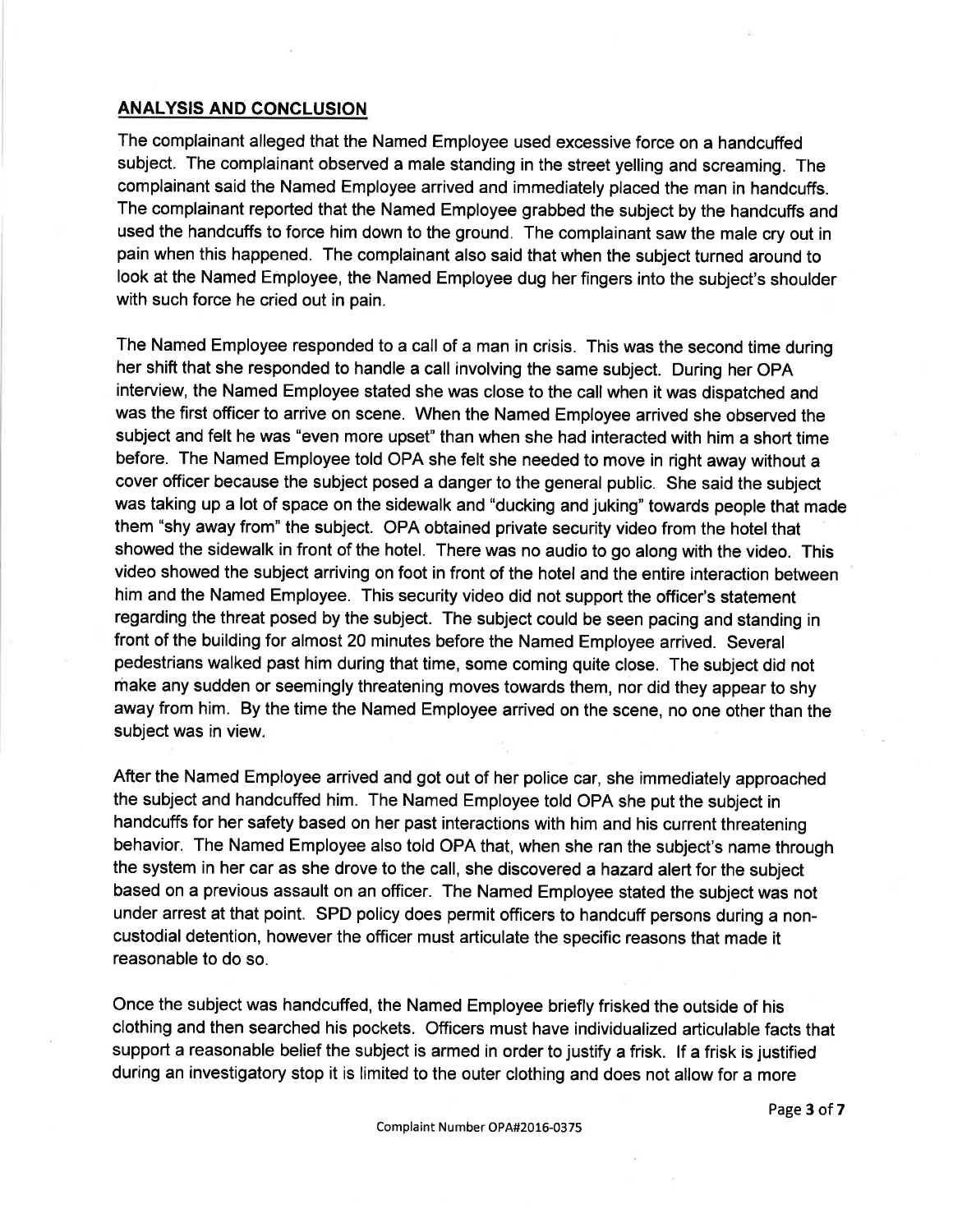intrusive search of the detainee's pockets. An officer is prohibited from removing the contents of a person's pockets during a frisk unless the officer has a reasonable belief there may be <sup>a</sup> weapon in the pocket. During her OPA interview, the Named Employee said she oonducted <sup>a</sup> frisk of the subject, not a search. However, the video clearly showed the officer reaching into the subject's pockets, removing items from them and putting those items on the hood of the patrol car. This was clearly a search during a non-custodial detention and not incident to arrest. Later, following the Named Employee's investigation, she placed the subject under arrest. During her OPA interview, the Named Employee was unable to articulate specific facts or reasons why, at the time she frisked the subject and searched his pockets, she believed he was armed. The Named Employee was also unable to articulate a reason why, when she took things out of the subject's pockets, she thought they were weapons or reasonably appeared to be so.

Following her search of the subject's pockets, the Named Employee told the subject to sit down on the curb. The subject did not immediately sit down and the Named Employee walked around behind the subject and took hold of his handcuffs. The Named Employee then pulled back and down on the handcuffs two times. This caused the subject to stumble backwards. His heel struck the curb, he appeared to partially lose his balance and then fell back onto the curb in a seated position. The Named Employee had hold of the handcuffs as the subject moved back and fell/ sat down. This could be seen on the security video. ln her OPA interview, the Named Employee said she did not believe she used any reportable force on the handcuffed subject. She described her actions with the handcuffs and the subject's movement backwards and down to a sitting as "escorting." The Named Employee said the subject did not fall to the sidewalk.

The Named Employee told OPA she was concerned about the increasing volatility of the subject and wanted to get him sitting down as quickly as possible in order to decrease his ability to suddenly assault her. This was a legitimate concern and getting the subject into a seated position would have given the Named Employee a tactical safety advantage. However, using force on a handcuffed subject by pulling him backwards by the handcuffs was not a reasonable action to take. This was particularly true in light of the Department's clear prohibition against using force on handcuffed persons in all but exceptional circumstances. The subject made no attempt or threat to assault the Named Employee, or anyone else at that particular time. He did not appear to be attempting to escape and had not tried to damage any property. The Named Employee's use of force by pulling the subject backwards by the handcuffs also placed the subject in danger of being injured. Due to being handcuffed, he was unable to use his hands to protect himself had he fallen backwards with enough force to strike his head or other vulnerable parts of his body.

The complainant reported to OPA that the subject cried out in pain when he hit the sidewalk. The complainant associated this apparent cry of pain with the subject falling to the ground. The Named Employee acknowledged to OPA that the subject expressed pain. However, the Named Employee stated the subject had said his ear hurt and complained of ear pain throughout this and her previous interaction with him. The Named Employee did not associate the subject's expressions of pain with anything she did, including pulling. on the handcuffs to bring him down

Page 4 of 7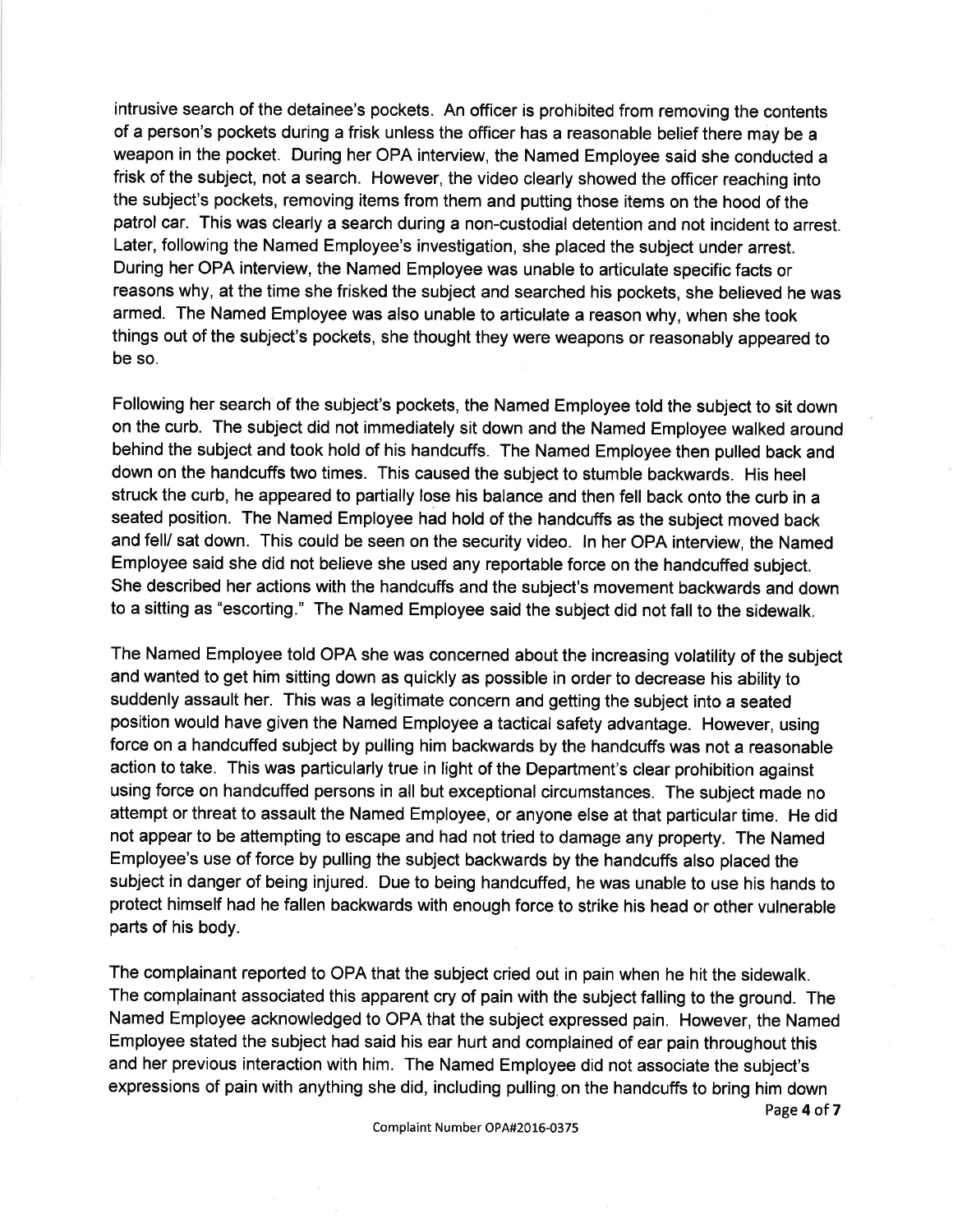to the ground into a seated position. She told OPA she assumed they were related to his ear pain. The Named Employee did not ask any questions or try to ascertain why the subject was complaining of pain. Given the temporal connection between pulling the subject to the ground and his expression of pain, the Named Employee had an obligation to determine if he had been injured or experienced pain because of her use of force. Officers cannot assume complaints of pain coincidental with a use of force are related to a previous injury or some cause other than the force. The integrity of SPD's force reporting policy rests on an officer's obligation to notify a supervisor whenever there is a complaint of pain associated with the use of force, including when the association is a temporal one. For these reasons, the Named Employee had an obligation to report her use of force to her supervisor.

The complainant also reported she had seen the Named Employee press her fingers into the subject's shoulder with enough force to cause him to cry out with pain. Shortly after the subject was taken down to a seated position by the Named Employee, a witness could be seen on the security video coming out of the hotel. This person walked over to the Named Employee and began speaking with her. While the Named Employee and the witness were speaking, the subject, still seated facing the street, turned to look at the Named Employee and the witness. The Named Employee took a step or two to the subject, grabbed the subject's shoulder with her hands, placed her knee against his back and pushed him around so he was back facing the street. The security video did not provide enough resolution to see if the Named Employee was "digging" her fingers into the subject's shoulder as reported by the complainant. Due to the absence of audio, it was also not possible to verify the complainant's recollection that the subject cried out in pain when the Named Employee grabbed the subject's shoulder.

The Named Employee was in uniform and driving a marked patrol car equipped with lCV. She did not log into the ICV system, perform a systems check or activate ICV when she took police action. When OPA asked the Named Employee why she did not sign in or perform an ICV systems check, she said she recently transferred from another unit and the vehicle she was driving frequently had computer problems. When asked if she reported these problems to a supervisor, the Named Employee said "no." The Named Employee logged into ICV after the incident. She knew how to log in and it seemed apparent the system was operational at the time.

The Collective Bargaining Agreement between the City and Seattle Police Officers Guild requires that proposed discipline be issued within 180 days of when OPA received a complaint of misconduct. ln this particular case, this contractual time limit was not met. As a result, no discipline could be imposed in connection with any misconduct discovered as a result of this complaint investigation. ln addition, an arbitrator has ruled that any "sustained" findings in connection with an OPA investigation are to be considered disciplinary in nature. For this reason, although the preponderance of the evidence from this investigation supported the conclusion the Named Employee did not comply with the requirements of the SPD Policies specified in the allegations, findings of Not Sustained (Timeliness) have been issued for all allegations in this complaint and no discipline will be imposed.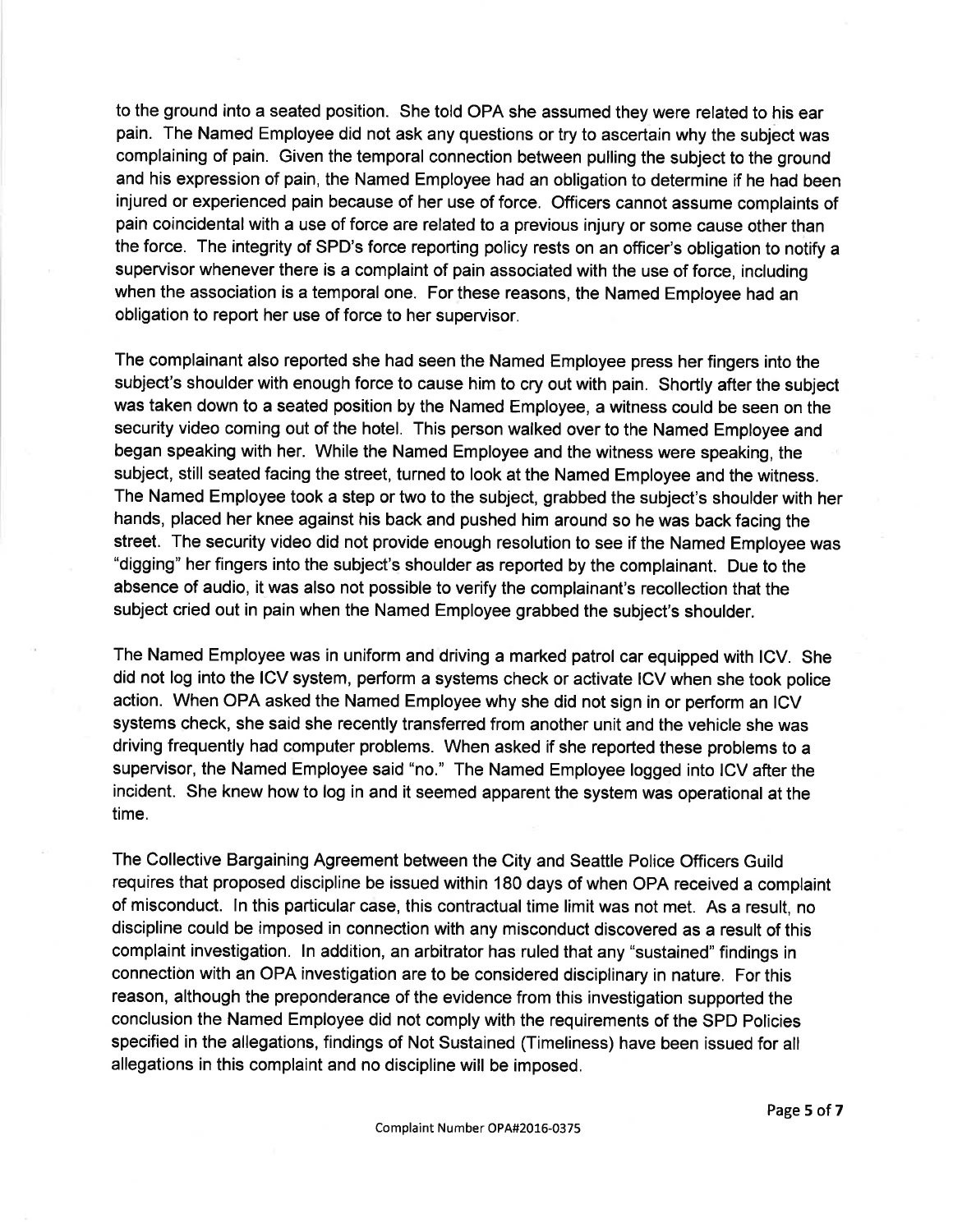As required under SMC  $\S 3.28.812$  (B), the OPA Director has sent a letter to the Mayor and City Council notifying them that "sustained" findings and discipline could not be issued in this case because the 180-day time limit was not met.

## **FINDINGS**

### Named Employee #1

#### Allegation #1

Although the preponderance of the evidence supported the conclusion the Named Employee did not comply with the requirements of the SPD Policies specified in the allegations, the contractual time limit to propose discipline was not met. Therefore a finding of Not Sustained (Timeliness) was issued for Use of Force Reporting and Investigation: Officers Shall Report All Uses of Force Except De Minimis Force.

### Allegation #2

Although the preponderance of the evidence supported the conclusion the Named Employee did not comply with the requirements of the SPD Policies specified in the allegations, the contractual time limit to propose discipline was not met. Therefore a finding of Not Sustained (Timeliness) was issued for Use of Force Reporting and Investigation: Officers, Including Witness Officers, Will Verbally Notify a Supervisor Immediately, Unless Not Practical, Following any Use of Reportable Force.

#### Allegation #3

Although the preponderance of the evidence supported the conclusion the Named Employee did not comply with the requirements of the SPD Policies specified in the allegations, the contractual time limit to propose discipline was not met. Therefore a finding of Not Sustained (Timeliness) was issued for Using Force: Use of Force: When Authorized.

#### Allegation #4

Although the preponderance of the evidence supported the conclusion the Named Employee did not comply with the requirements of the SPD Policies specified in the allegations, the contractual time limit to propose discipline was not met. Therefore a finding of Not Sustained (Timeliness) was issued for Using Force: Use of Force: When Prohibited.

## Allegation #5

Although the preponderance of the evidence supported the conclusion the Named Employee did not comply with the requirements of the SPD Policies specified in the allegations, the contractual time limit to propose discipline was not met. Therefore a finding of Not Sustained (Timeliness) was issued for Searches-General: There are Specific Exceptions to the Search Warrant Requirement / Search lncident-to-Arrest / Custodial Search.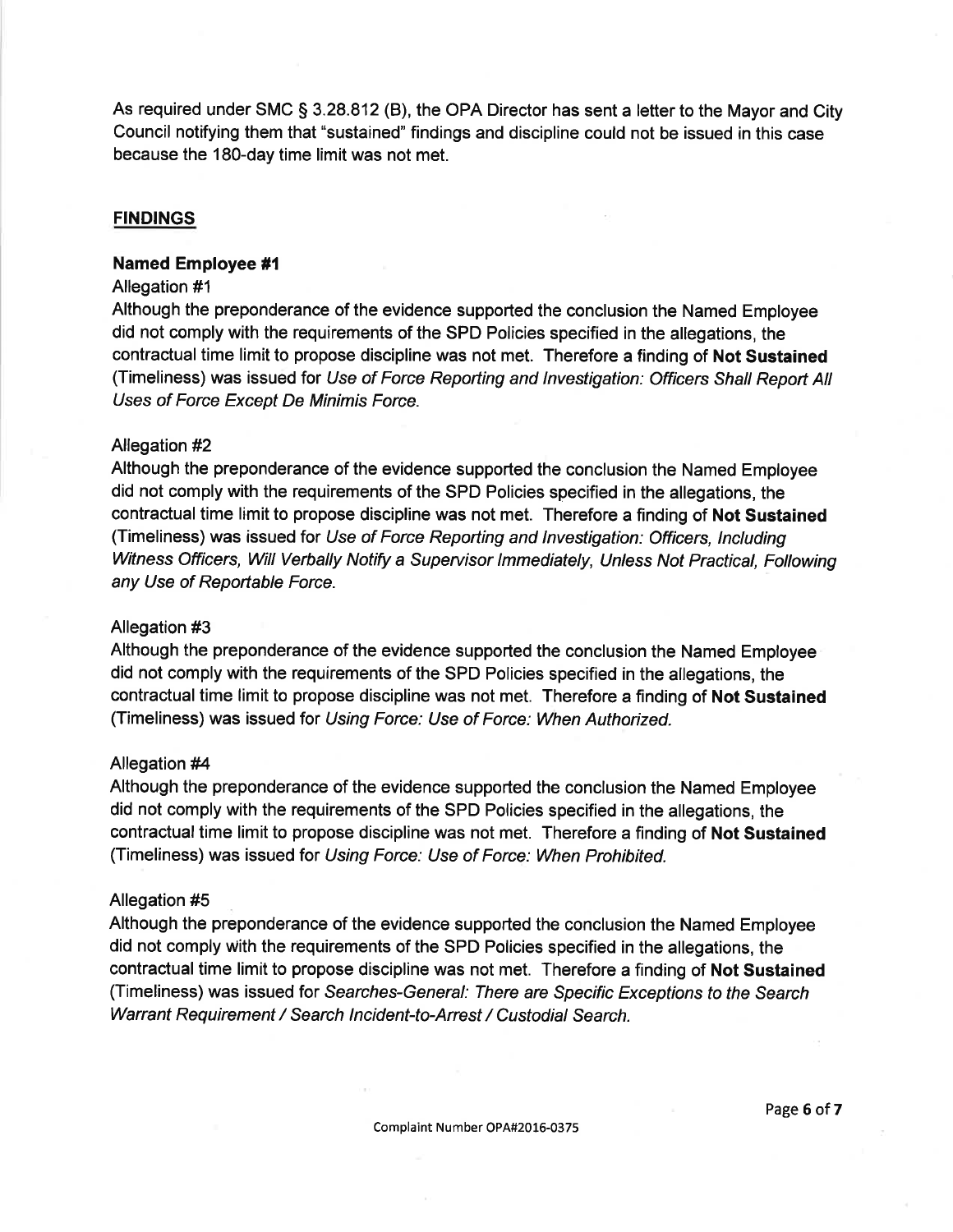#### Allegation #6

Although the preponderance of the evidence supported the conclusion the Named Employee did not comply with the requirements of the SPD Policies specified in the allegations, the contractual time limit to propose discipline was not met. Therefore a finding of Not Sustained (Timeliness) was issued for In Car Video System: Employees Will Record Police Activity.

#### Allegation #7

Although the preponderance of the evidence supported the conclusion the Named Employee did not comply with the requirements of the SPD Policies specified in the allegations, the contractual time limit to propose discipline was not met. Therefore a finding of Not Sustained (Timeliness) was issued for In Car Video System: Employees Will Log in and Perform a System Check.

NOTE: The Seattle Police Department Manual policies cited for the allegation(s) made for this OPA lnvestigation are policies that were in effect during the time of the incident. The issued date of the policy is listed.

Complaint Number OPA#2016-0375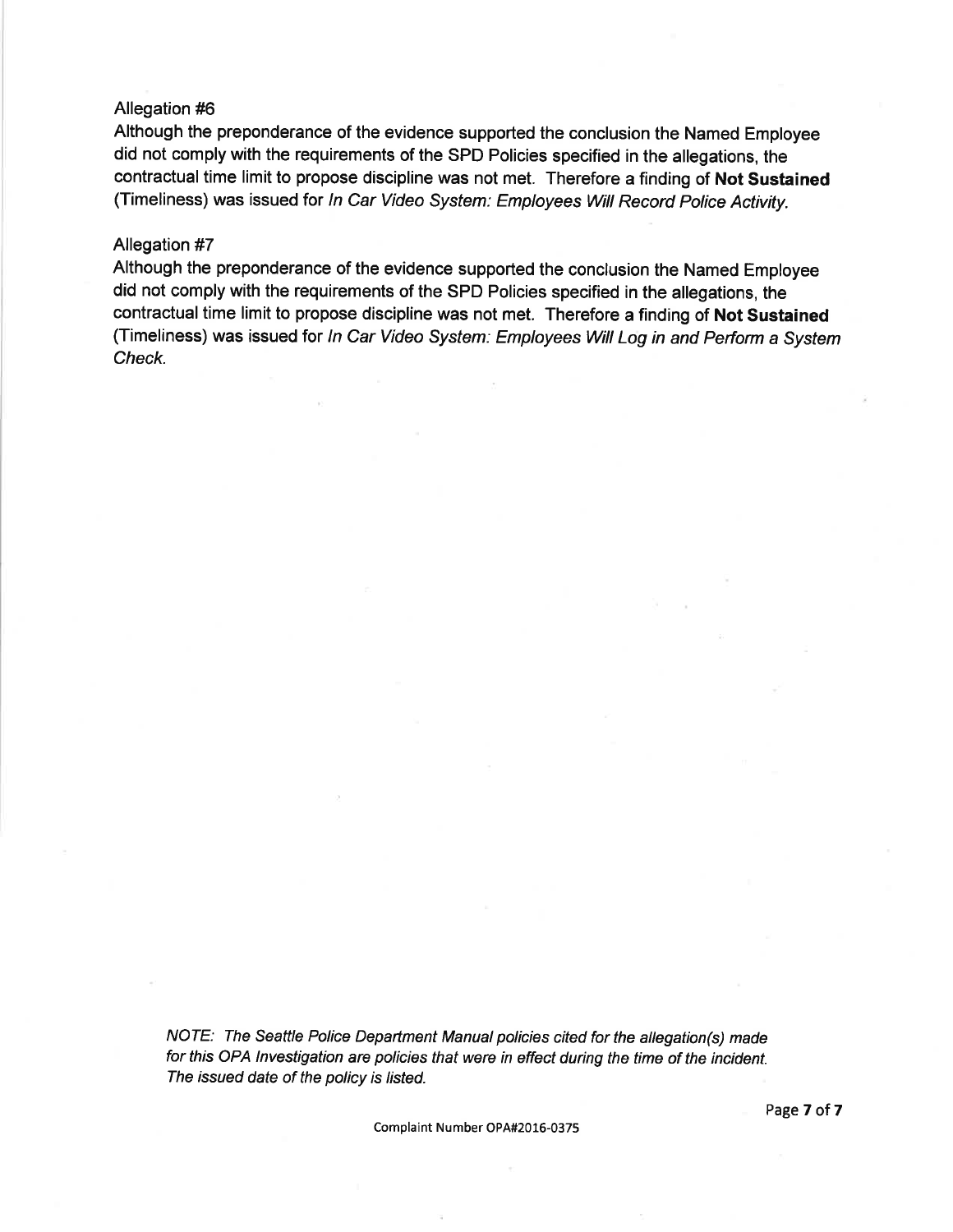

December 14,2016

Mayor Ed Murray Seattle City Hall 600 4th Avenue Seattle, WA 98124-4769

RE: Missed 180-day Deadline in OPA Case No. 2016-0375

Dear Mayor Murray:

As required under SMC  $\S 3.28.812(B)$ , this is to inform you that no discipline will result from an OPA Complaint because the investigative time limit specified in the City's collective bargaining agreement (CBA) with the Seattle Police Officer's Guild (SPOG) was exceeded.

The complaint was made to a Seattle Police Department (SPD) supervisor in 2016 by a member of the public who had witnessed an interaction between an officer and a person being detained by that officer. The supervisor contacted the Officer of Professional Accountability (OPA) the same day and forwarded the complaint. The complaint was properly reviewed during the intake process and classified by OPA for Investigation within the 30-day time limit for classification specified in the CBA. Once classified, the complaint was forwarded to the SPD lieutenant supervising the SpD sergeants who conduct OPA investigations. The next month, after the OPA Investigations Unit lieutenant developed an appropriate investigation plan for this case, he assigned it to an OPA sergeant for investigation.

The complainant alleged that the officer had been too rough with the detainee when the officer pulled the subject to a seated position on a curb and later grabbed the subject by the shoulder. OPA's investigation of the incident found that, while the officer used a low level of force to pull the handcuffed subject down to a seated position on the curb, this force was neither necessary nor proportional given the totality of the circumstances. In the course of reviewing this complaint for classification, OPA also noted that the officer may have violated SPD policy by failing to properly use her in-car video system to record her police activity, not reporting her use of force to her supervisor and searching the subject's pockets before the ofñcer had a lawful reason to do so. Given the evidence, I believe that sustained findings were warranted, although the timeliness of the investigation prevented sustained findings from being the ultimate outcome.

Delays at the investigation stage of the process resulted in the untimely completion of OpA's work. The assigned OPA sergeant, who had more than 20 other assigned investigations to work on, waited over 100 days before beginning his investigation of this complaint. Once started, the investigation took only a few weeks. The OPA sergeant forwarded his completed investigation to the OPA Investigations Unit lieutenant 181 days after the SPD supervisor had forwarded the Complaint to